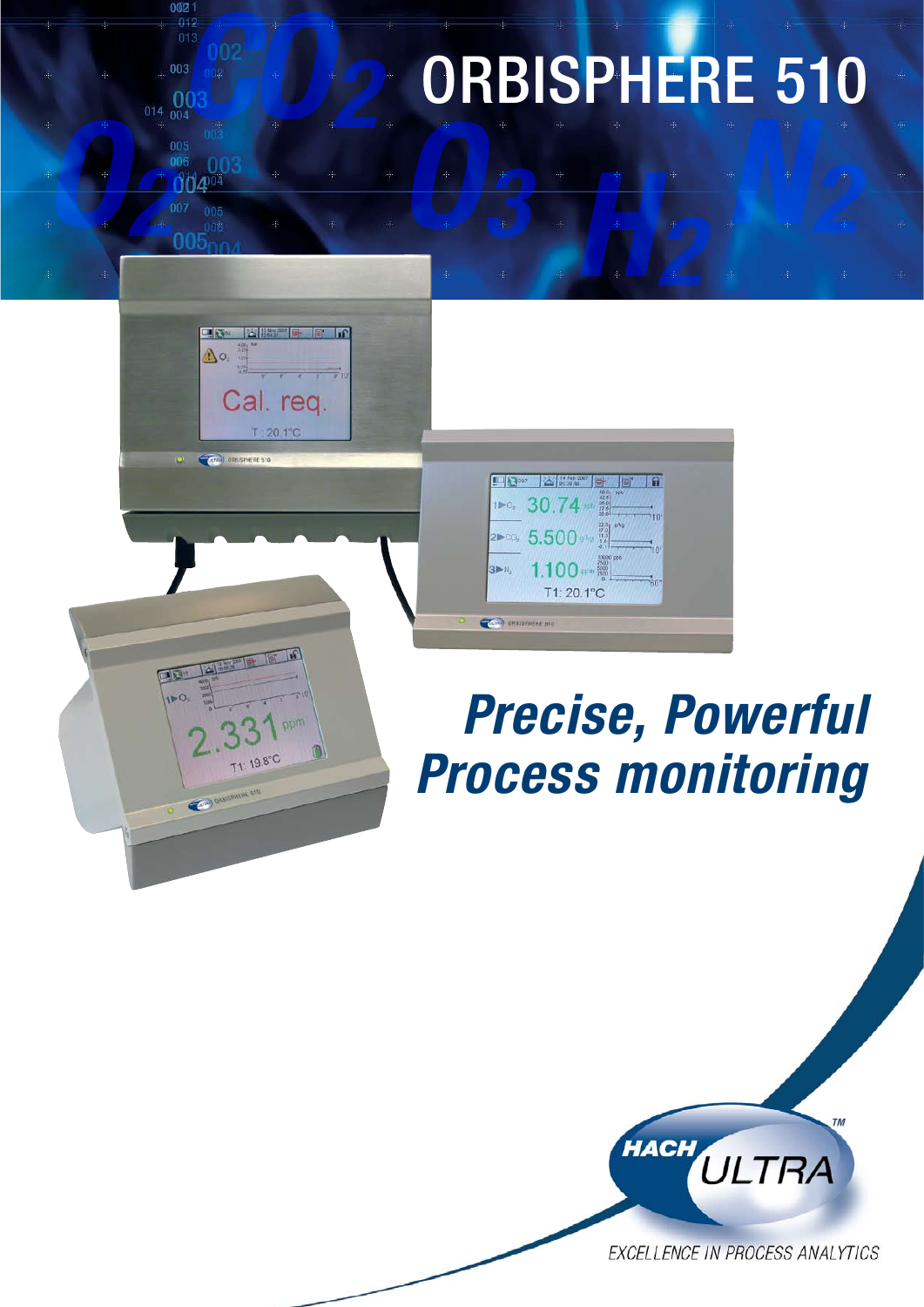

 $+$   $2012$ <br>  $+$   $013$ <br>  $003$ <br>  $+$   $000$ <br>  $+$   $000$ <br>  $+$   $000$ <br>  $+$   $000$ <br>  $+$ 

*The* ORBISPHERE 510 *offers precise, powerful process monitoring capability. Connected up to 3*  ORBISPHERE *high quality Electro Chemical sensors to measure O2, O3, or low levels of H2 and Thermal Conductivity sensors for selective measurement of CO2, N2 or H2, these instruments provide accurate, repeatable trace level gas analysis and an impressive level of data management.*

*These instruments are designed for applications in the power generation, electronics, life sciences, beverage, chemical and water treatment industries.*

#### **Operation**

ORBISPHERE 510 instruments are designed for ease of use. All functions are accessed through the colour touch screen acting as display and keyboard. With help of intuitive software the user can set-up the process parameters and alarms in a few minutes. In standard operation the main measurement window



*N2* 

continuously displays real time process readings, graphed sensor trends (user selectable from last 1 minute to last 1 hour), alarm limits, temperature and event occurrence. Sensor life can be extended during CIP and other high temperature procedures through automatic isolation of the EC sensor or continuous purge mode for the TC sensor above a preselectable level. Common interference effects due to  $CO<sub>2</sub>$ , H<sub>2</sub>S, H<sub>2</sub>, N<sub>2</sub>, humidity, salinity and chlorinity can be eliminated during the configuration process.

Measurement, configuration, calibration and standard service routines are called up using the simple to follow menus on screen. Access levels are password protected supporting regulatory compliance to standards such as ISO and 21 CFR Part 11, ensuring problem free audits and reducing compliance costs. Associated with a sampling device the ORBISPHERE 510 Table version is an ingenious solution for laboratory analysis ensuring traceability of quality control. As an example the Total Package Oxygen (TPO) and the  $CO<sub>2</sub>$  concentration in a can of beer or soft drink can be determined in one simple operation using this system.

**Benefits** 

- High level of measurement accuracy and rapid response time means reliable and effective process monitoring
- Easy to use, intuitive software navigation is simple to use for line operators, flexible enough to meet the needs of technical personnel
- The colour touch-screen in a stainless steel enclosure conforming to IP65 defines a robust unit built to handle the industrial environment
- Data storage of up to 10000 measurements, last 1000 operator actions and details of last 50 calibrations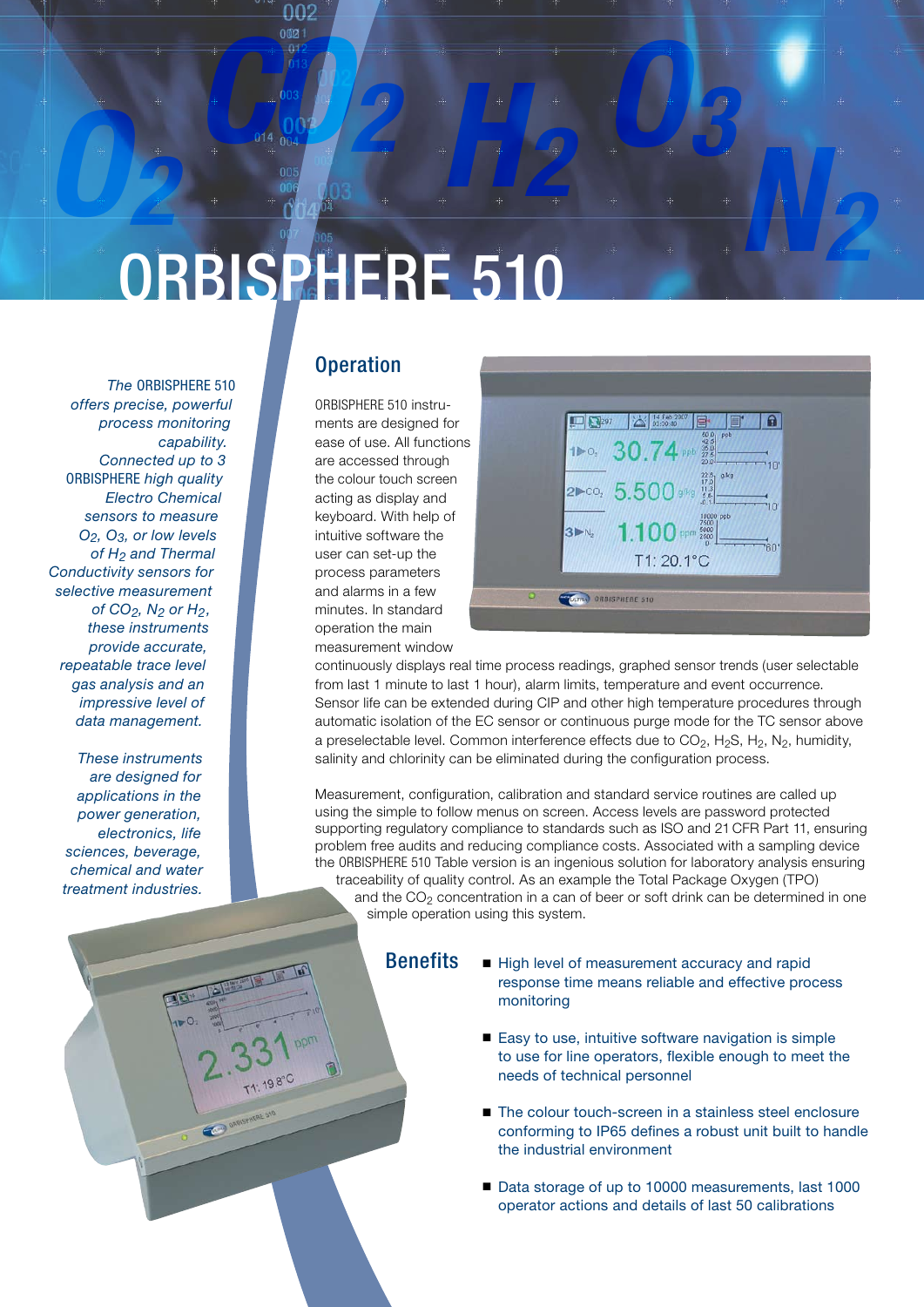- *Multiple point monitoring with up to three sensor inputs*
- **Easy to use, intuitive software using clear, full colour touch-screen**
- *Internal diagnostics and reminders for maintenance and calibration*
- *Simple transfer of configuration settings between instruments using USB-client or USB-host*
- **Multiple communication options including USB, Profibus, and Ethernet**

#### **Calibration**

The ORBISPHERE 510 software defines the step-by-step process for calibration of both measured gas and interferences. Several methods can be used: the unique ORBISPHERE Air Cal or direct value with known gas concentration in dissolved mode or in gas phase. Traceability is ensured through a report that is generated following each calibration. A log file, containing details of the previous 50 calibrations undertaken, further supports traceability.

Barometric pressure calibration for the instrument's internal or optional external sensor may be simply carried outby comparison with a precision certified barometer.

#### Communication

Digital communication uses industry standard protocols including RS485, USB and Profibus that can drive product change from a centralized automation system. Traditional analog outputs and 3 alarm relays per channel may all be configured in terms of function, content and behaviour.

ORBISPHERE 510 instruments are fully compatible with all Orbisphere electrochemical sensors including Smart sensors. Smart sensors can be calibrated in the laboratory before installing on-line and store their own calibration information, so allowing laboratory precision calibration and minimising process downtime.

- Internal diagnostics simplify trouble-shooting and issue reminders for maintenance and calibration
- Simple transfer of product list and global configuration settings between instruments using USB-client or USB-host
- Adjustable alarms and outputs provide assurance that any out of specification events are appropriately registered
- Software password protection offers 5 levels of control access, minimising the risk of errors in operation or configuration



#### Validation and diagnostics

To ensure continuous high performance and simplify maintenance ORBISPHERE 510 instruments offer a number of diagnostic features including:

- Notification that calibration is due ensures QC procedural compliance
- Notification that a sensor service is due optimal preventative maintenance planning
- Sensor service diagnostics minimises downtime
- Specific system alarm relay informing real-time the status of the instrument and sensors

### hachultra.com